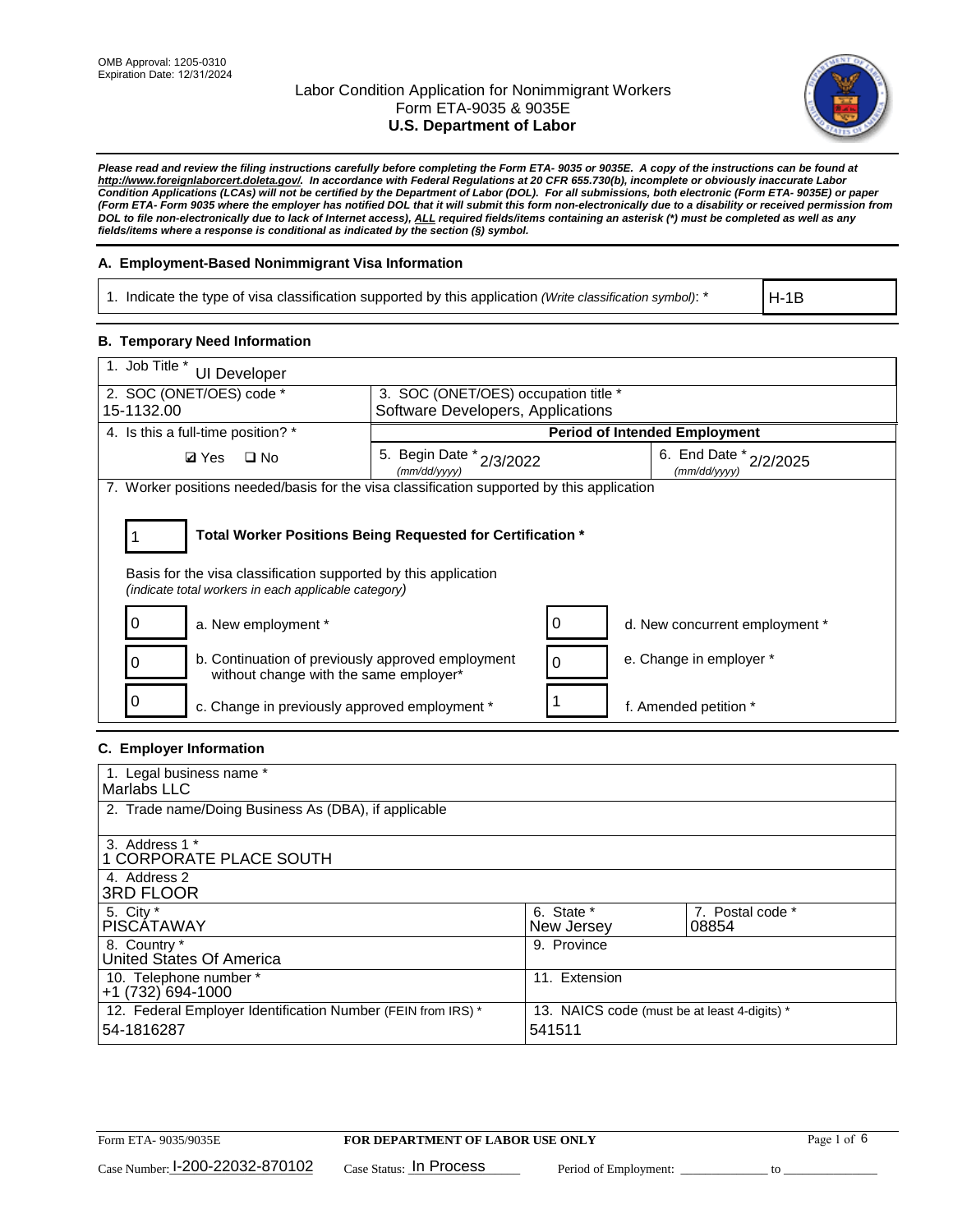

## **D. Employer Point of Contact Information**

**Important Note**: The information contained in this Section must be that of an employee of the employer who is authorized to act on behalf of the employer in labor certification matters. The information in this Section must be different from the agent or attorney information listed in Section E, unless the attorney is an employee of the employer.

| 1. Contact's last (family) name *               | 2. First (given) name * |                          | 3. Middle name(s)         |
|-------------------------------------------------|-------------------------|--------------------------|---------------------------|
| Vidyadharan                                     | Sanjay                  |                          |                           |
| 4. Contact's job title *<br>Chief Legal Officer |                         |                          |                           |
| 5. Address 1 *<br>1 CORPORATE PLACE SOUTH       |                         |                          |                           |
| 6. Address 2<br><b>3RD FLOOR</b>                |                         |                          |                           |
| 7. City *<br><b>PISCÁTAWAY</b>                  |                         | 8. State *<br>New Jersey | 9. Postal code *<br>08854 |
| 10. Country *<br>United States Of America       |                         | 11. Province             |                           |
| 12. Telephone number *                          | 13. Extension           | 14. E-Mail address       |                           |
| +1 (732) 694-1000                               | 1600                    | sanjay@marlabs.com       |                           |

## **E. Attorney or Agent Information (If applicable)**

**Important Note**: The employer authorizes the attorney or agent identified in this section to act on its behalf in connection with the filing of this application.

| 1. Is the employer represented by an attorney or agent in the filing of this application? *<br>If "Yes," complete the remainder of Section E below. |                         |              |                                                                                       |  | $\Box$ Yes        | <b>ØNo</b> |
|-----------------------------------------------------------------------------------------------------------------------------------------------------|-------------------------|--------------|---------------------------------------------------------------------------------------|--|-------------------|------------|
| 2. Attorney or Agent's last (family) name §                                                                                                         | 3. First (given) name § |              |                                                                                       |  | 4. Middle name(s) |            |
| 5. Address 1 §                                                                                                                                      |                         |              |                                                                                       |  |                   |            |
| 6. Address 2                                                                                                                                        |                         |              |                                                                                       |  |                   |            |
| 7. City §                                                                                                                                           |                         | 8. State §   |                                                                                       |  | 9. Postal code §  |            |
| 10. Country §                                                                                                                                       |                         | 11. Province |                                                                                       |  |                   |            |
| 12. Telephone number §                                                                                                                              | 13. Extension           |              | 14. E-Mail address                                                                    |  |                   |            |
| 15. Law firm/Business name §                                                                                                                        |                         |              | 16. Law firm/Business FEIN §                                                          |  |                   |            |
| 17. State Bar number (only if attorney) §                                                                                                           |                         |              | 18. State of highest court where attorney is in good<br>standing (only if attorney) § |  |                   |            |
| 19. Name of the highest State court where attorney is in good standing (only if attorney) §                                                         |                         |              |                                                                                       |  |                   |            |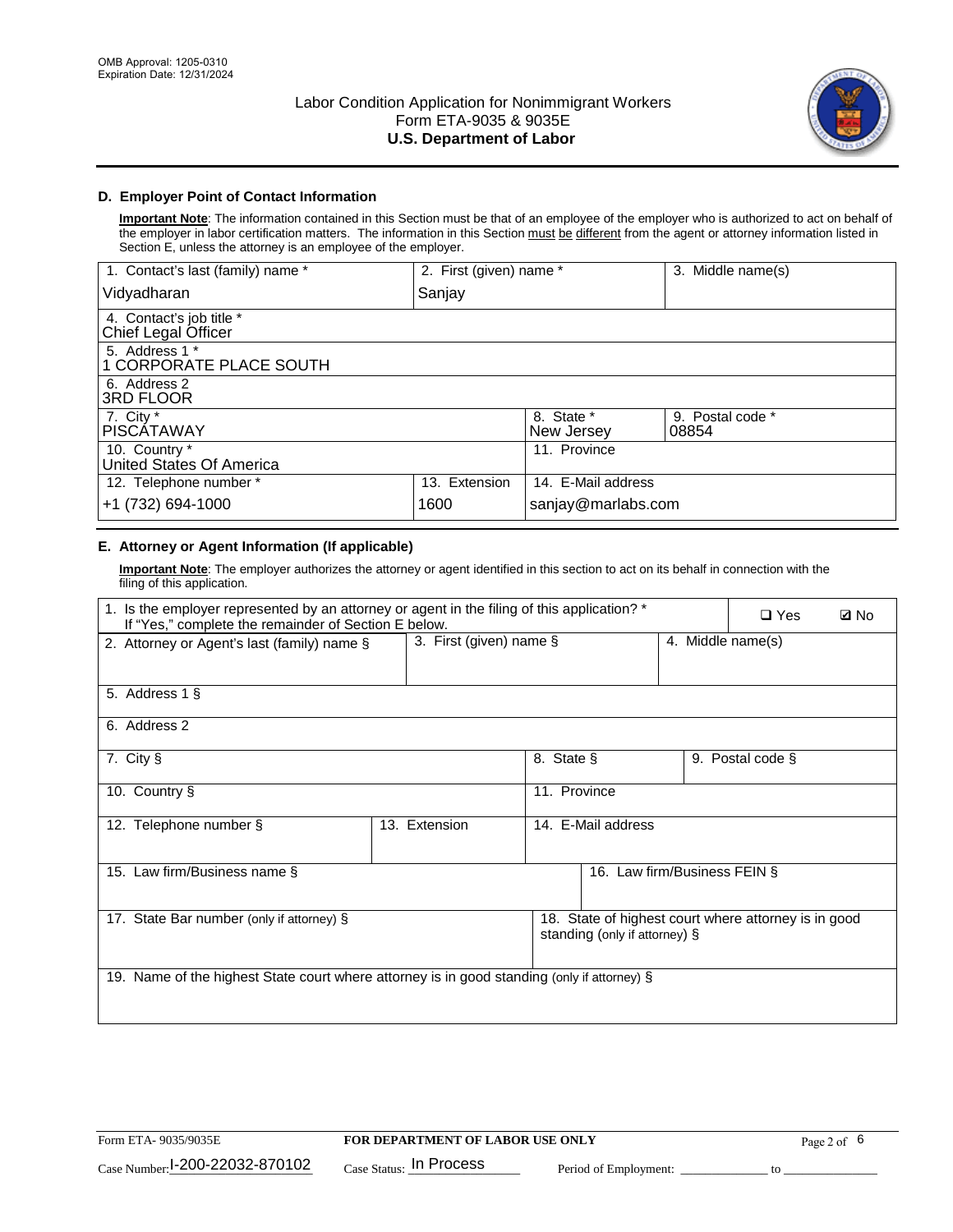

#### **F. Employment and Wage Information**

**Important Note**: The employer must define the intended place(s) of employment with as much geographic specificity as possible. Each intended place(s) of employment listed below must be the worksite or physical location where the work will actually be performed and cannot be a P.O. Box. The employer must identify all intended places of employment, including those of short duration, on the LCA. 20 CFR 655.730(c)(5). If the employer is submitting this form non-electronically and the work is expected to be performed in more than one location, an attachment must be submitted in order to complete this section. An employer has the option to use either a single Form ETA-9035/9035E or multiple forms to disclose all intended places of employment. If the employer has more than ten (10) intended places of employment at the time of filing this application, the employer must file as many additional LCAs as are necessary to list all intended places of employment. See the form instructions for further information about identifying all intended places of employment.

#### a.*Place of Employment Information* 1

|                                                                              | 1. Enter the estimated number of workers that will perform work at this place of employment under<br>the LCA.*                 |  | 1                                        |                      |                          |              |  |  |
|------------------------------------------------------------------------------|--------------------------------------------------------------------------------------------------------------------------------|--|------------------------------------------|----------------------|--------------------------|--------------|--|--|
|                                                                              | 2. Indicate whether the worker(s) subject to this LCA will be placed with a secondary entity at this<br>place of employment. * |  |                                          |                      |                          | $\square$ No |  |  |
|                                                                              | 3. If "Yes" to question 2, provide the legal business name of the secondary entity. §                                          |  |                                          |                      |                          |              |  |  |
|                                                                              | <b>Starsz Assessment Systems</b>                                                                                               |  |                                          |                      |                          |              |  |  |
|                                                                              | 4. Address 1 *<br>240 Hidden Woods Ct                                                                                          |  |                                          |                      |                          |              |  |  |
|                                                                              | 5. Address 2                                                                                                                   |  |                                          |                      |                          |              |  |  |
|                                                                              | 6. City $*$<br>7. County *<br>Middlesex<br>Piscataway                                                                          |  |                                          |                      |                          |              |  |  |
|                                                                              | 8. State/District/Territory *<br>New Jersey                                                                                    |  | 9. Postal code *<br>08854                |                      |                          |              |  |  |
| 10. Wage Rate Paid to Nonimmigrant Workers *<br>10a. Per: (Choose only one)* |                                                                                                                                |  |                                          |                      |                          |              |  |  |
|                                                                              | □ Hour □ Week □ Bi-Weekly □ Month □ Year<br>From* \$101800 00<br>To: $$$                                                       |  |                                          |                      |                          |              |  |  |
|                                                                              | 11. Prevailing Wage Rate *<br>11a. Per: (Choose only one)*                                                                     |  |                                          |                      |                          |              |  |  |
|                                                                              | 101754 00<br>$\mathbf{\$}$                                                                                                     |  | □ Hour □ Week □ Bi-Weekly □ Month ☑ Year |                      |                          |              |  |  |
|                                                                              | Questions 12-14. Identify the source used for the prevailing wage (PW) (check and fully complete only one): *                  |  |                                          |                      |                          |              |  |  |
| 12.                                                                          | A Prevailing Wage Determination (PWD) issued by the Department of Labor                                                        |  |                                          |                      | a. PWD tracking number § |              |  |  |
| 13.                                                                          | A PW obtained independently from the Occupational Employment Statistics (OES) Program                                          |  |                                          |                      |                          |              |  |  |
| $\blacktriangledown$                                                         | a. Wage Level (check one): §                                                                                                   |  |                                          | b. Source Year §     |                          |              |  |  |
|                                                                              | ☑ ⊪<br>$\square$ $\square$<br>$\square$ IV<br>$\Box$ N/A<br>□⊥                                                                 |  |                                          | 7/1/2021 - 6/30/2022 |                          |              |  |  |
| 14.                                                                          | A PW obtained using another legitimate source (other than OES) or an independent authoritative source                          |  |                                          |                      |                          |              |  |  |
|                                                                              | a. Source Type (check one): §<br>b. Source Year §<br>$\Box$ CBA<br>$\Box$ DBA<br>$\square$ SCA<br>$\Box$ Other/ PW Survey      |  |                                          |                      |                          |              |  |  |
|                                                                              | c. If responded "Other/ PW Survey" in question 14.a, enter the name of the survey producer or publisher §                      |  |                                          |                      |                          |              |  |  |
|                                                                              | d. If responded "Other/ PW Survey" in question 14.a, enter the title or name of the PW survey §                                |  |                                          |                      |                          |              |  |  |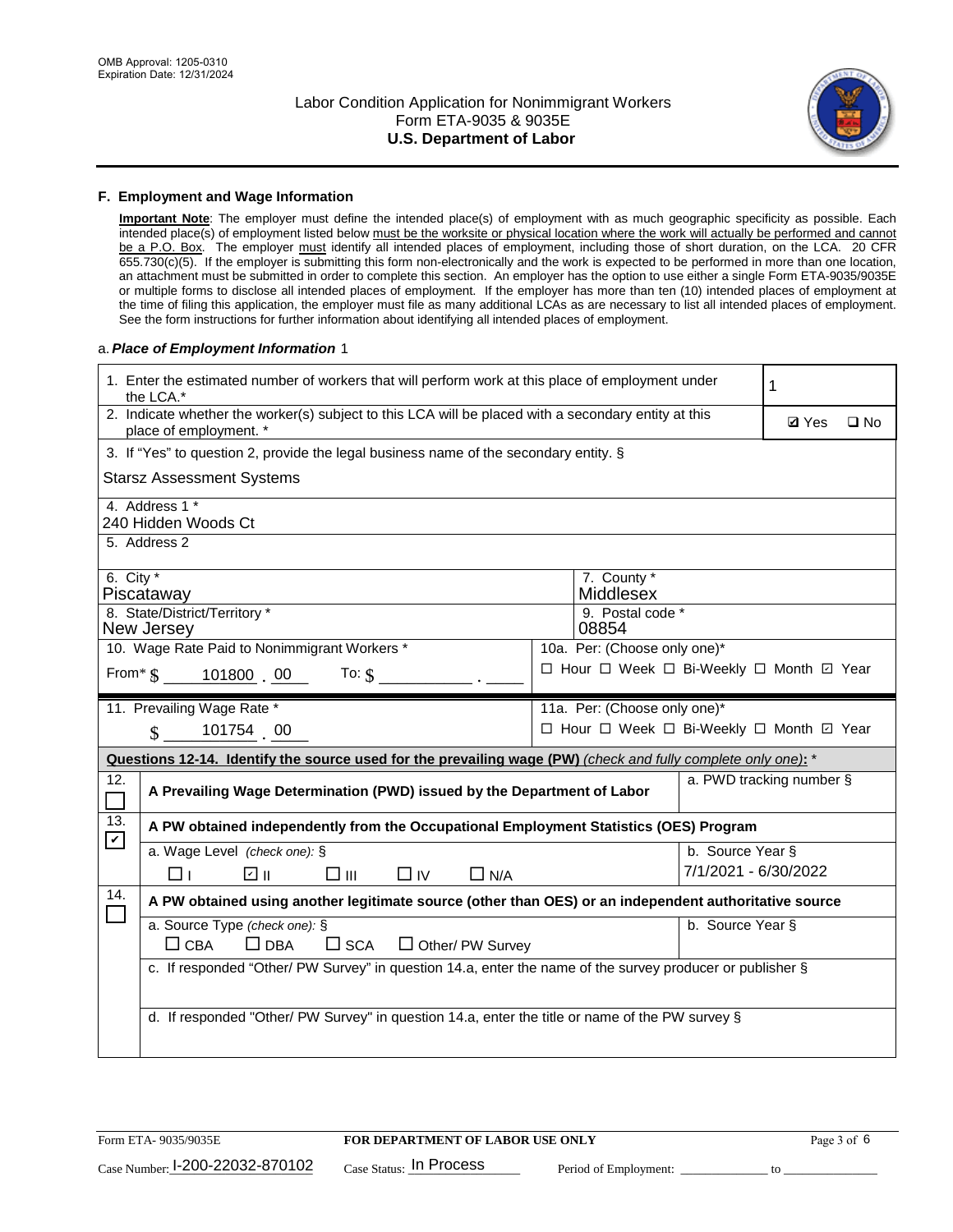

## **G. Employer Labor Condition Statements**

! *Important Note:* In order for your application to be processed, you MUST read Section G of the Form ETA-9035CP - General Instructions for the 9035 & 9035E under the heading "Employer Labor Condition Statements" and agree to all four (4) labor condition statements summarized below:

- (1) **Wages:** The employer shall pay nonimmigrant workers at least the prevailing wage or the employer's actual wage, whichever is higher, and pay for non-productive time. The employer shall offer nonimmigrant workers benefits and eligibility for benefits provided as compensation for services on the same basis as the employer offers to U.S. workers. The employer shall not make deductions to recoup a business expense(s) of the employer including attorney fees and other costs connected to the performance of H-1B, H-1B1, or E-3 program functions which are required to be performed by the employer. This includes expenses related to the preparation and filing of this LCA and related visa petition information. 20 CFR 655.731;
- (2) **Working Conditions:** The employer shall provide working conditions for nonimmigrants which will not adversely affect the working conditions of workers similarly employed. The employer's obligation regarding working conditions shall extend for the duration of the validity period of the certified LCA or the period during which the worker(s) working pursuant to this LCA is employed by the employer, whichever is longer. 20 CFR 655.732;
- (3) **Strike, Lockout, or Work Stoppage:** At the time of filing this LCA, the employer is not involved in a strike, lockout, or work stoppage in the course of a labor dispute in the occupational classification in the area(s) of intended employment. The employer will notify the Department of Labor within 3 days of the occurrence of a strike or lockout in the occupation, and in that event the LCA will not be used to support a petition filing with the U.S. Citizenship and Immigration Services (USCIS) until the DOL Employment and Training Administration (ETA) determines that the strike or lockout has ended. 20 CFR 655.733; and
- (4) **Notice:** Notice of the LCA filing was provided no more than 30 days before the filing of this LCA or will be provided on the day this LCA is filed to the bargaining representative in the occupation and area of intended employment, or if there is no bargaining representative, to workers in the occupation at the place(s) of employment either by electronic or physical posting. This notice was or will be posted for a total period of 10 days, except that if employees are provided individual direct notice by e-mail, notification need only be given once. A copy of the notice documentation will be maintained in the employer's public access file. A copy of this LCA will be provided to each nonimmigrant worker employed pursuant to the LCA. The employer shall, no later than the date the worker(s) report to work at the place(s) of employment, provide a signed copy of the certified LCA to the worker(s) working pursuant to this LCA. 20 CFR 655.734.

1. **I have read and agree to** Labor Condition Statements 1, 2, 3, and 4 above and as fully explained in Section G of the Form ETA-9035CP – General Instructions for the 9035 & 9035E and the Department's regulations at 20 CFR 655 Subpart H. \*

**Ø**Yes ロNo

### **H. Additional Employer Labor Condition Statements –H-1B Employers ONLY**

!**Important Note***:* In order for your H-1B application to be processed, you MUST read Section H – Subsection 1 of the Form ETA 9035CP – General Instructions for the 9035 & 9035E under the heading "Additional Employer Labor Condition Statements" and answer the questions below.

#### *a. Subsection 1*

| 1. At the time of filing this LCA, is the employer H-1B dependent? §                                                                                                                                                                                               | ⊡ Yes | $\Box$ No |           |              |
|--------------------------------------------------------------------------------------------------------------------------------------------------------------------------------------------------------------------------------------------------------------------|-------|-----------|-----------|--------------|
| 2. At the time of filing this LCA, is the employer a willful violator? $\S$                                                                                                                                                                                        |       |           | ⊡ No      |              |
| 3. If "Yes" is marked in questions H.1 and/or H.2, you must answer "Yes" or "No" regarding<br>whether the employer will use this application ONLY to support H-1B petitions or extensions of<br>status for exempt H-1B nonimmigrant workers? §                     |       |           | $\Box$ No |              |
| 4. If "Yes" is marked in question H.3, identify the statutory basis for the<br>□ \$60,000 or higher annual wage<br>exemption of the H-1B nonimmigrant workers associated with this<br>$\Box$ Master's Degree or higher in related specialty<br>$\Box$ Both<br>LCA. |       |           |           |              |
| H-1B Dependent or Willful Violator Employers -Master's Degree or Higher Exemptions ONLY                                                                                                                                                                            |       |           |           |              |
| 5. Indicate whether a completed Appendix A is attached to this LCA covering any H-1B<br>nonimmigrant worker for whom the statutory exemption will be based <b>ONLY</b> on attainment of a<br>Master's Degree or higher in related specialty. §                     |       |           | ⊡ No      | <b>D</b> N/A |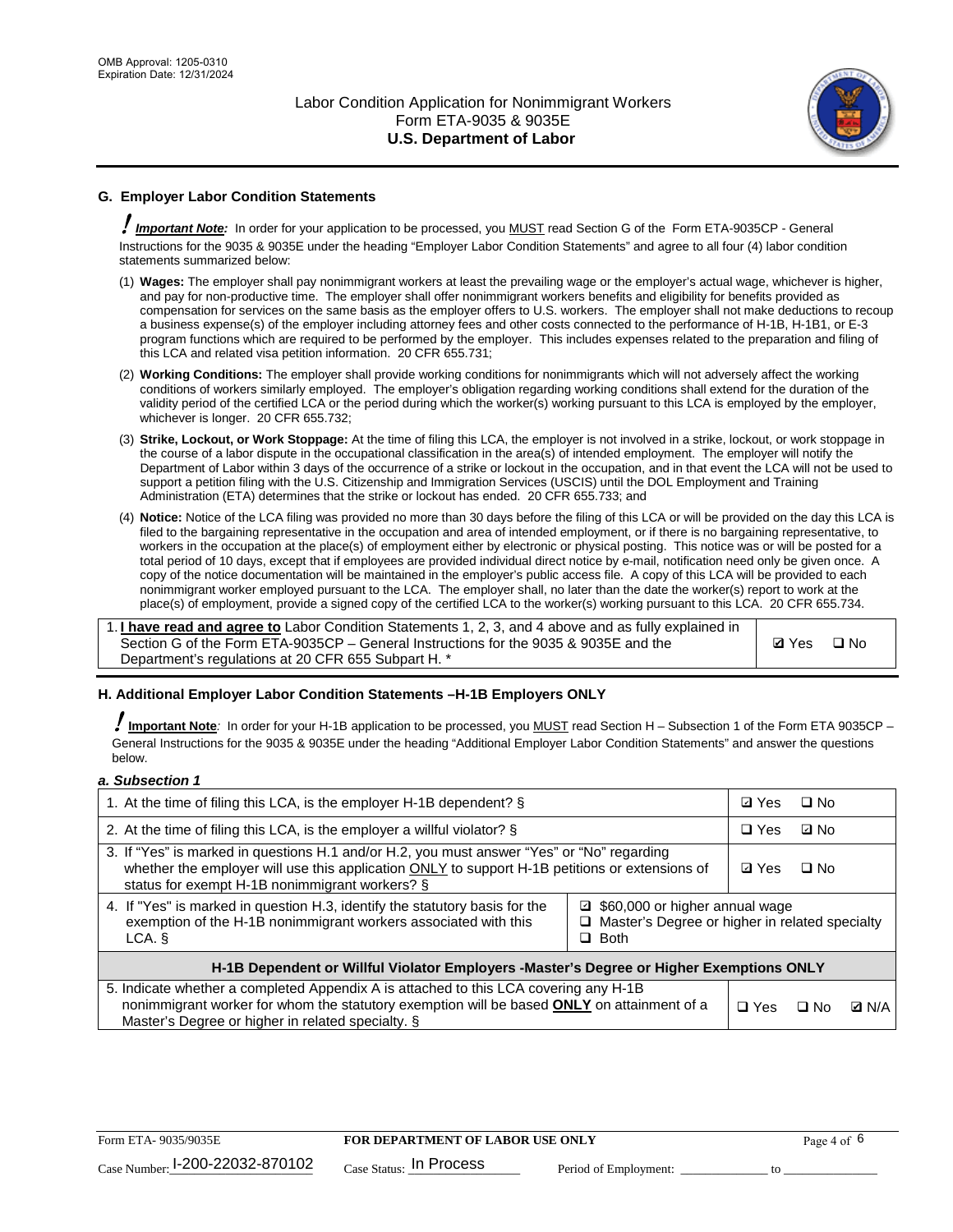

**If you marked "Yes" to questions H.a.1 (H-1B dependent) and/or H.a.2 (H-1B willful violator) and "No" to question H.a.3 (exempt H-1B nonimmigrant workers), you MUST read Section H – Subsection 2 of the Form ETA 9035CP – General Instructions for the 9035 & 9035E under the heading "Additional Employer Labor Condition Statements" and indicate your agreement to all three (3) additional statements summarized below.**

#### *b. Subsection 2*

- A. **Displacement:** An H-1B dependent or willful violator employer is prohibited from displacing a U.S. worker in its own workforce within the period beginning 90 days before and ending 90 days after the date of filing of the visa petition. 20 CFR 655.738(c);
- B. **Secondary Displacement:** An H-1B dependent or willful violator employer is prohibited from placing an H-1B nonimmigrant worker(s) with another/secondary employer where there are indicia of an employment relationship between the nonimmigrant worker(s) and that other/secondary employer (thus possibly affecting the jobs of U.S. workers employed by that other employer), unless and until the employer subject to this LCA makes the inquiries and/or receives the information set forth in 20 CFR 655.738(d)(5) concerning that other/secondary employer's displacement of similarly employed U.S. workers in its workforce within the period beginning 90 days before and ending 90 days after the date of such placement. 20 CFR 655.738(d). Even if the required inquiry of the secondary employer is made, the H-1B dependent or willful violator employer will be subject to a finding of a violation of the secondary displacement prohibition if the secondary employer, in fact, displaces any U.S. worker(s) during the applicable time period; and
- C. **Recruitment and Hiring:** Prior to filing this LCA or any petition or request for extension of status for nonimmigrant worker(s) supported by this LCA, the H-1B dependent or willful violator employer must take good faith steps to recruit U.S. workers for the job(s) using procedures that meet industry-wide standards and offer compensation that is at least as great as the required wage to be paid to the nonimmigrant worker(s) pursuant to 20 CFR 655.731(a). The employer must offer the job(s) to any U.S. worker who applies and is equally or better qualified for the job than the nonimmigrant worker. 20 CFR 655.739.

| 6. I have read and agree to Additional Employer Labor Condition Statements A, B, and C above and |       |           |
|--------------------------------------------------------------------------------------------------|-------|-----------|
| as fully explained in Section H – Subsections 1 and 2 of the Form ETA 9035CP – General           | □ Yes | $\Box$ No |
| Instructions for the 9035 & 9035E and the Department's regulations at 20 CFR 655 Subpart H. §    |       |           |

### **I. Public Disclosure Information**

! **Important Note***:* You must select one or both of the options listed in this Section.

| 1. Public disclosure information in the United States will be kept at: * |  |  |  |  |  |  |  |
|--------------------------------------------------------------------------|--|--|--|--|--|--|--|
|--------------------------------------------------------------------------|--|--|--|--|--|--|--|

**sqrt** Employer's principal place of business □ Place of employment

### **J. Notice of Obligations**

A. Upon receipt of the certified LCA, the employer must take the following actions:

- o Print and sign a hard copy of the LCA if filing electronically (20 CFR 655.730(c)(3));<br>
Maintain the original signed and certified LCA in the employer's files (20 CFR 655.7
- Maintain the original signed and certified LCA in the employer's files (20 CFR 655.705(c)(2); 20 CFR 655.730(c)(3); and 20 CFR 655.760); and
- o Make a copy of the LCA, as well as necessary supporting documentation required by the Department of Labor regulations, available for public examination in a public access file at the employer's principal place of business in the U.S. or at the place of employment within one working day after the date on which the LCA is filed with the Department of Labor (20 CFR 655.705(c)(2) and 20 CFR 655.760).
- B. The employer must develop sufficient documentation to meet its burden of proof with respect to the validity of the statements made in its LCA and the accuracy of information provided, in the event that such statement or information is challenged (20 CFR 655.705(c)(5) and 20 CFR 655.700(d)(4)(iv)).
- C. The employer must make this LCA, supporting documentation, and other records available to officials of the Department of Labor upon request during any investigation under the Immigration and Nationality Act (20 CFR 655.760 and 20 CFR Subpart I).

*I declare under penalty of perjury that I have read and reviewed this application and that to the best of my knowledge, the*  information contained therein is true and accurate. I understand that to knowingly furnish materially false information in the *preparation of this form and any supplement thereto or to aid, abet, or counsel another to do so is a federal offense punishable by fines, imprisonment, or both (18 U.S.C. 2, 1001,1546,1621).*

| 1. Last (family) name of hiring or designated official *   2. First (given) name of hiring or designated official *   3. Middle initial §<br>Vidyadharan | Saniav           |  |
|----------------------------------------------------------------------------------------------------------------------------------------------------------|------------------|--|
| 4. Hiring or designated official title *<br>Chief Legal Officer                                                                                          |                  |  |
| 5. Signature *                                                                                                                                           | 6. Date signed * |  |

| Form ETA-9035/9035E                         | FOR DEPARTMENT OF LABOR USE ONLY   |                       |  |
|---------------------------------------------|------------------------------------|-----------------------|--|
| $_{\text{Case Number:}}$ I-200-22032-870102 | $_{\rm Case~S status:}$ In Process | Period of Employment: |  |